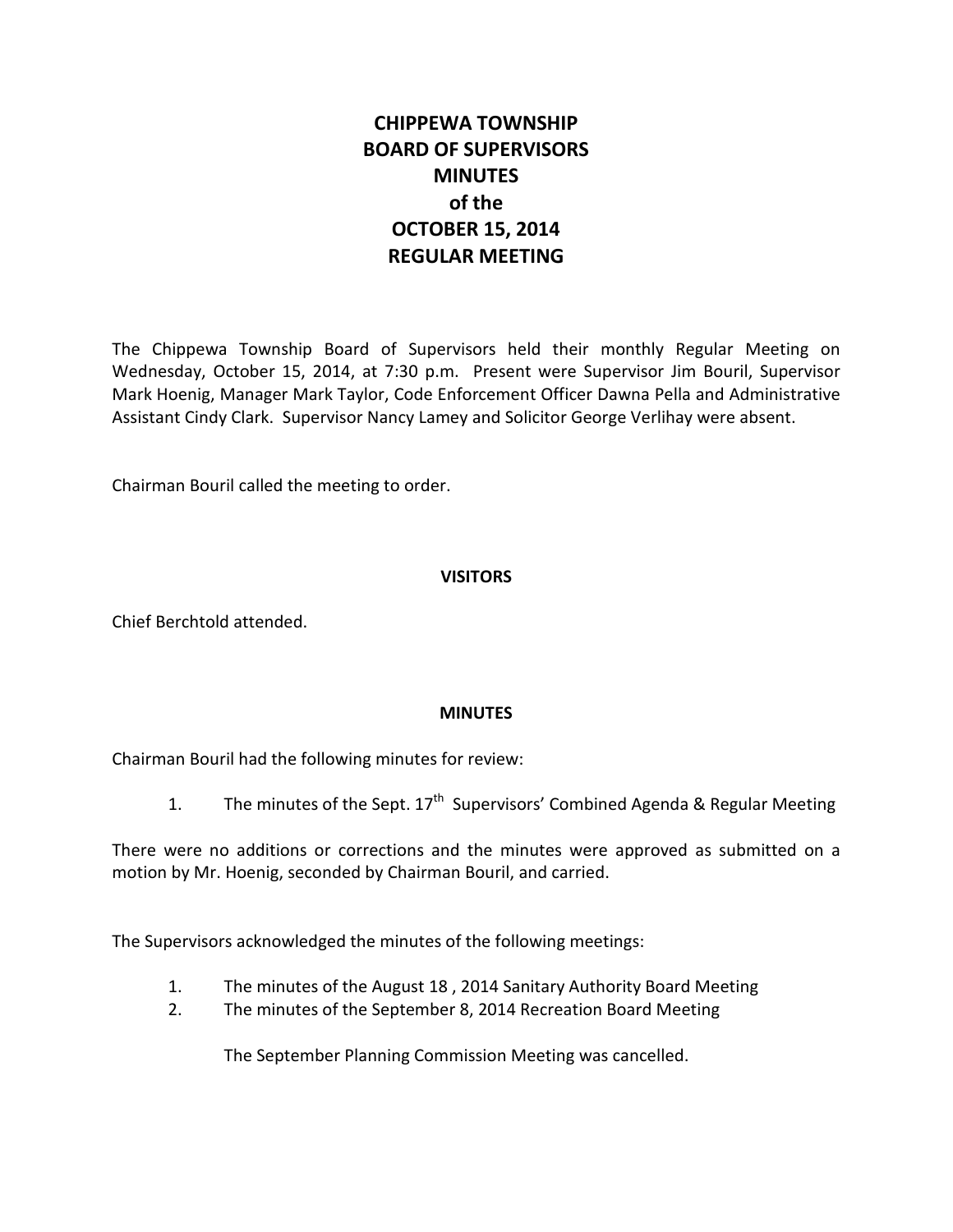## **ITEMS TO BE ACTED ON**

## 1. Olsen Subdivision:

Manager Mark Taylor said that Ron Olsen is moving property lines. At last night's Planning Commission meeting comments from Michael Baker and Jim Culler were addressed and the Planning Commission members recommended approval. Mr. Taylor said it is now ready to be acted on.

**MR. HOENIG MOVED TO APPROVE** the moving of property lines. Mr. Bouril seconded the motion and without further discussion the motion carried.

#### **REPORTS**

Chairman Bouril had the following September reports for review:

- 1. Financial Report
- 2. Police Department Report
- 3. Road Report
- 4. Wage Tax/OPT Report
- 5. Real Estate Tax Report
- 6. Zoning Report
- 7. Code Enforcement Officer's Report
- 8. Fire Report (not received)

#### **MANAGER'S REPORT**

Manager Taylor had the following items listed on the agenda for discussion:

1. Bids for demolition on Emmet Drive:

Mr. Taylor said that at the October  $8<sup>th</sup>$  Agenda Meeting W. D. Wright Contracting Inc. got the demolition bid for 115 Emmet Drive. Ms. Pella is processing the information for this. They have until November  $1<sup>st</sup>$  to tear it down.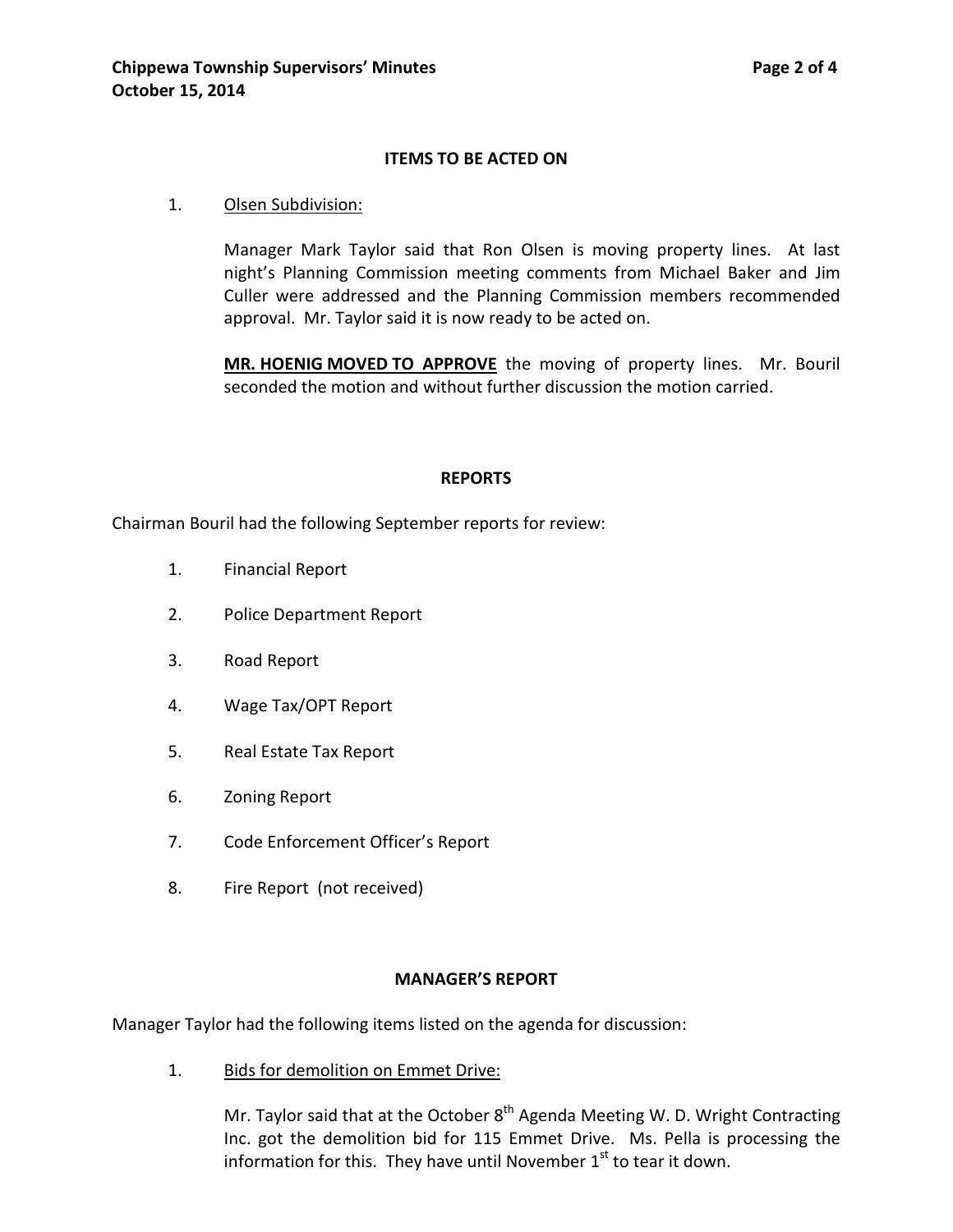## 2. Sanitary Board Appointment:

Mr. Taylor said that he sent letters to Mr. Berchtold and to the Sanitary Board regarding Mr. Berchtold's appointment to that Board. The Manager said that Ken Meverden appreciated the fact that the Supervisors moved quickly on this matter and Mr. Berchtold sent a letter indicating that he is grateful for the opportunity to serve on this Board.

## 3. Garbage collection issues:

Manager Taylor addressed the recent garbage collection issues residents have been having with the new company, Waste Management, who took over on October 1st. He said that the problems are being identified and worked on. Many people who do not even live in Chippewa Township have received bills from Waste Management. People who live in private developments who should not have been billed also received bills from Waste Management. The Manager has worked on identifying all of those who should not be getting billed. He said he is now going through the back yard pick-up list and the exemption list. There are also people who should be on the pick-up list who are not. He said that he worked on the garbage list for 8 hours today and Cindy Clark helped him. Mr. Hoenig wondered if some, who were missed, will receive two bills at once. Mr. Taylor said the drivers may be making notes as they go, but said that he also has questions and he is meeting with Waste Management representatives next week to get some answers. He said we have stepped in because we know the community and streets better than Waste Management does. He said in looking back, he realizes that it may have been better to try to make our own list than to try to correct Waste Management's list. He wants to get a good up-to-date garbage list. He said that the residents are getting very impatient with Waste Management and by the time they call the receptionists here they are angry because of the responses they have been getting from Waste Management employees.

#### **MANAGER'S MISCELLANEOUS ITEMS**

Mr. Taylor updated those present on the street paving, specifically noting a bad section of Highland Drive, a Smith Lane cul-de-sac, and part of Darlington Road. He said he wants to start preparing the 2015 street list now, to get a good jump on things. He would like have the bidding in February instead of in the spring.